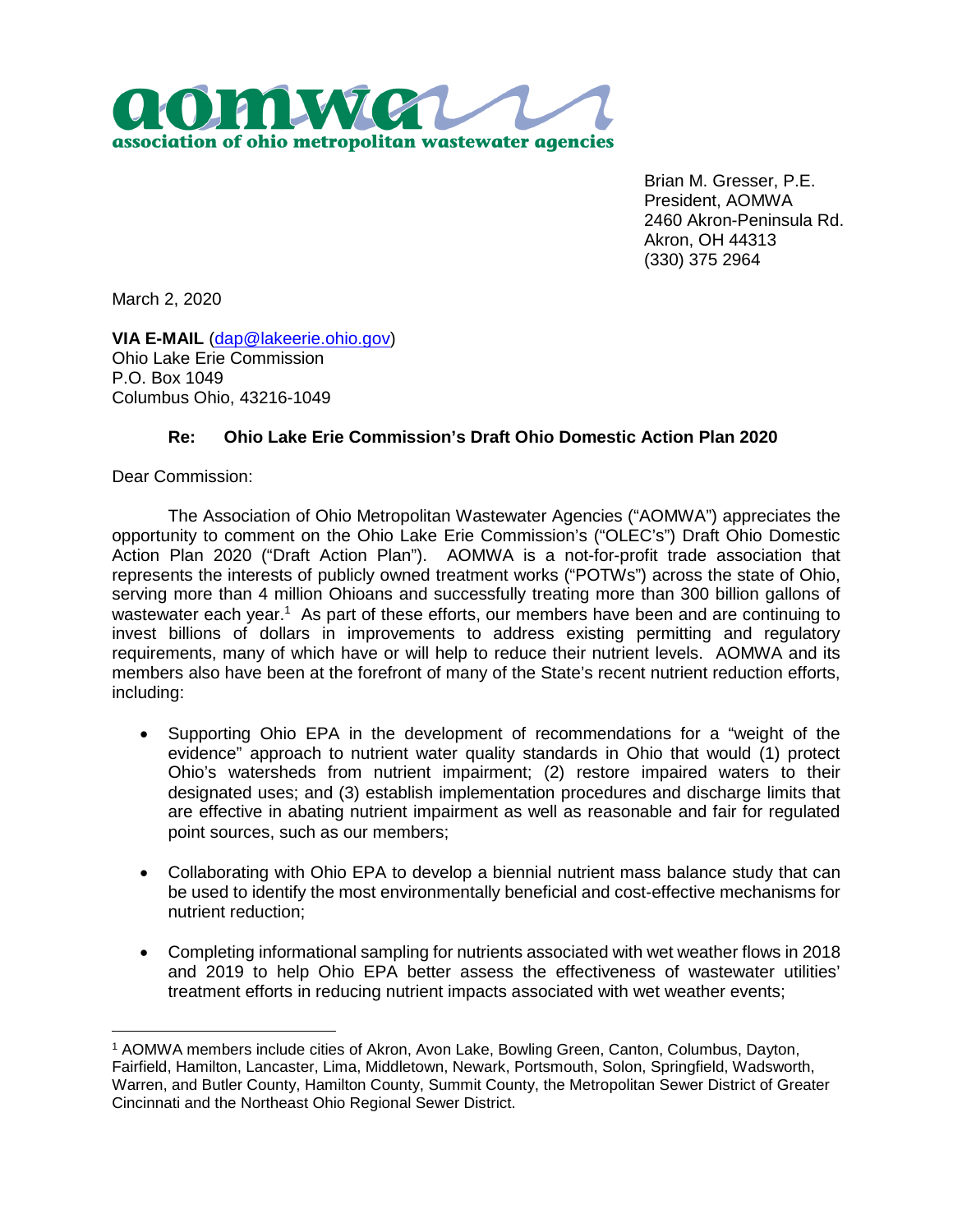- Aiding Ohio EPA and other stakeholders to enact legislation that established procedural requirements for the development and implementation of Total Maximum Daily Loads ("TMDLs") in Ohio, many of which address nutrient pollution caused by phosphorus;
- Testifying in support of OLEC's efforts to address Lake Erie's nutrient issues and asset management problems affecting Ohio's public water systems as part of legislation before the General Assembly; and
- Working with Ohio EPA to establish appropriate phosphorus monitoring and optimization study requirements to help identify and minimize nutrient impacts associated with wastewater utilities' wet weather discharges as part of legislation enacted in 2017.

As demonstrated by the actions above, AOMWA is fully supportive of OLEC's mission and Ohio's on-going efforts to meet the proposed reduction of nutrient loading to Lake Erie by 40% set forth in the Great Lakes Water Quality Agreement of 2012. Toward this end, AOMWA was pleased to see—and is supportive of—several changes to and/or elements in the latest iteration of the Draft Action Plan that we believe would help to advance reasonable and effective nutrient solutions in Ohio. AOMWA offers the following specific comments in support of these items.

- 1. **Removal of Statewide Phosphorus Effluent Limits Imposed Regardless of Impact on the Receiving Water Body**. AOMWA generally supports Ohio's efforts to reduce phosphorus loading into Lake Erie through methods that are based on sound science and evaluate the specific nature of the water body into which treated effluent is discharged. As discussed above, AOMWA is supportive of a weight of the evidence approach to assess nutrient impacts specific to a particular water body. This approach seeks to ensure that nutrient reductions are necessary and will lead to water quality improvements, rather than pursuing further, costly nutrient reductions from point sources that may not result in any measurable environmental benefit. For this reason, AOMWA agrees with and supports the Draft Action Plan's removal of reference to an arbitrary statewide 1.0 mg/L phosphorus concentration effluent limit, which had been included in the 2018 version of the Domestic Action Plan.
- 2. **Recognition of Significant Prior Investment in Phosphorus Reductions by Municipal Wastewater Treatment Systems**. The Draft Action Plan appropriately recognizes the significant prior investments of POTWs to reduce phosphorus loading to Lake Erie. As discussed above, over the last several decades, AOMWA members have invested billions of dollars to address and eliminate wet weather flows and to improve their treatment systems, which have helped to reduce nutrient effluent. In fact, many of these systems have already improved their wastewater treatment processes to achieve phosphorus effluent limits, and as a result, have already reduced their total phosphorus discharge loadings by greater than 40 percent.
- 3. **Support for Phosphorus Optimization by Municipal Wastewater Treatment Systems**. Optimization of the operation of existing treatment works to further reduce phosphorus discharge loadings may also be appropriate where such operational changes are financially feasible and environmentally beneficial. As the Draft Action Plan explains, many municipalities have submitted optimization plans that "periodically identif[y] potential optimization opportunities" and these municipalities have "submitted schedules to implement changes when appropriate." *Draft Action Plan* at pg. 78. Meanwhile, others have already invested significantly to reduce their total phosphorus discharge loadings and/or have already optimized their operations to the maximum extent that is economically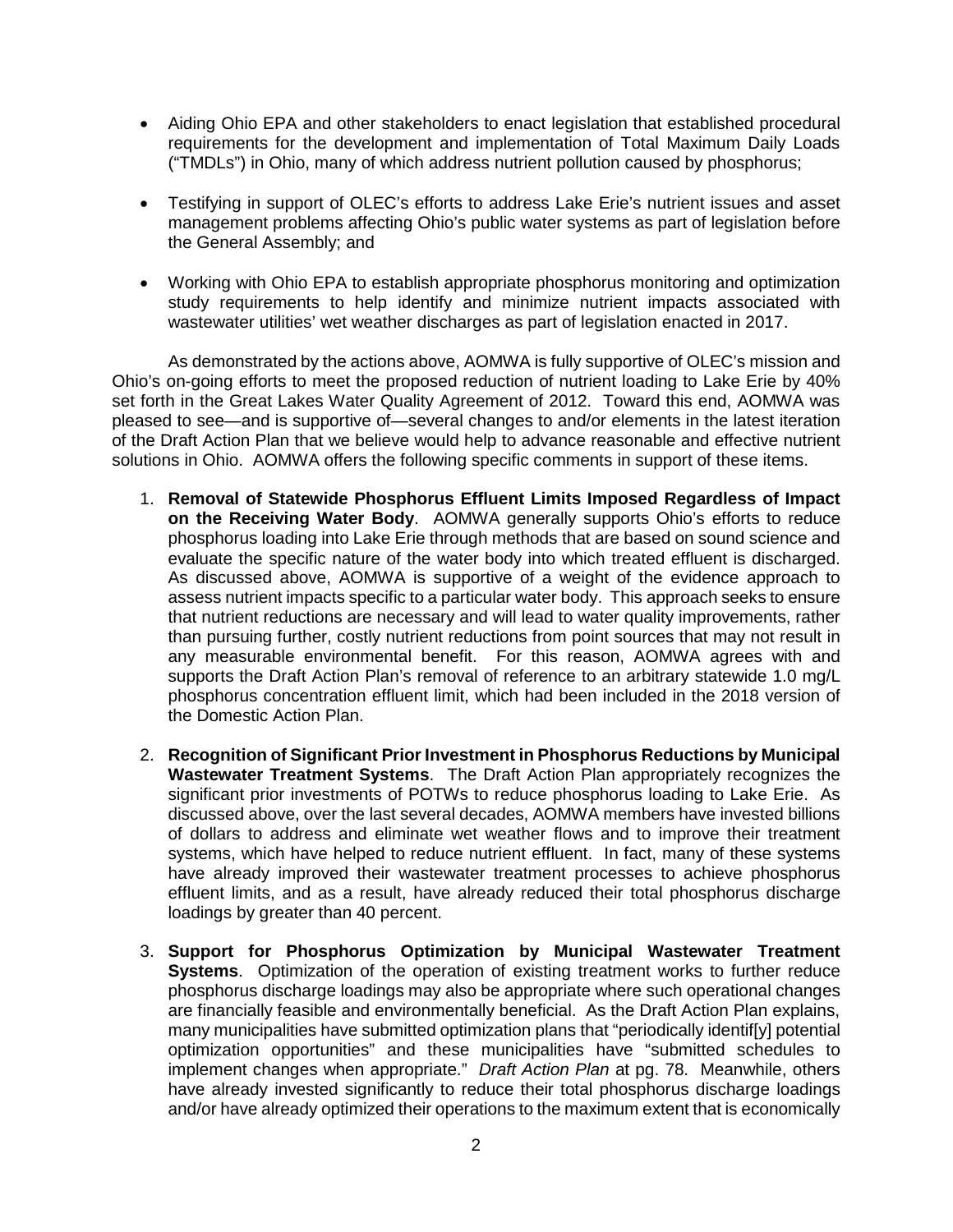feasible. AOMWA continues to support phosphorus treatment optimization where appropriate, and appreciates the Draft Action Plan's recognition of the prior efforts and current innovations at POTWs.

4. **Public Involvement and Engaging in Partnerships with Affected Stakeholders**. The Draft Action Plan also indicates that the State is considering forming an "Advisory Board," composed of members from "a range of organizations." *Draft Action Plan* at pg. 17. As described in the Draft Action Plan, this advisory board would meet at least annually, would be open to the public, and would create work groups to focus on specific topics. AOMWA supports the establishment of an advisory board that would aid OLEC in its mission by providing recommendations to all state agencies involved with the Domestic Action Plan. In addition, AOMWA believes that convening a group of stakeholders from a variety of backgrounds (i.e., not academic and state agency representatives only) would lead to the development of workable approaches. AOMWA and its members have extensive knowledge of municipal wastewater treatment and the nutrient problems facing Ohio's water resources, and therefore would request that representatives from AOMWA and/or its member utilities be afforded the opportunity to participate constructively on such an Advisory Board.

In addition, the Draft Action Plan describes three options for public involvement, and AOMWA would support all three levels of engagement (advisory board, annual conference, and ad-hoc meetings). The importance of Lake Erie nutrient issues for the State of Ohio warrants a multifaceted approach that incorporates all three types of public engagement.

Aside from these comments, AOMWA has the following requests for clarification with respect to certain strategies and discussion related to reducing nutrient impacts as set forth in the Draft Action Plan:

1. **40% Reductions in Total Phosphorus Loading from Each River Watershed.** The Draft Action Plan states that individual watersheds should be meeting the 40% reduction in phosphorus loading. *Draft Action Plan* at pg. 2. As the Draft Action Plan correctly notes, each major river watershed has its own characteristics and unique circumstances. For example, the Maumee River is a top priority (the five-year average TP load from the Maumee is more than double the Cuyahoga, Sandusky, and Portage Rivers combined). *Draft Action Plan* at pg. 4, tbl. 1. In addition, the Lake Erie watershed is composed of 7 million acres, 4 million of which are from the Maumee River Watershed. Pg. 18; *see also* pg. 31, Figure A5 (describing the percentage of Ohio's total contribution of total phosphorus load as being 85% agricultural in the Maumee River watershed); pg. 4 (discussing the fact that the "Cuyahoga River is much more urbanized, and therefore has a more even split between wastewater treatment and nonpoint sources of total phosphorus."). We understand that OLEC intends to provide flexibility and set appropriate reduction goals for different sources, based in part on prior efforts and on which sources of phosphorus discharges can feasibly reduce phosphorus loading, and strongly believe this same approach should apply to specific watersheds.

We are not aware of any binding law, regulation, or agreement that would prevent adjusting phosphorus reduction goals for these river watersheds based on the local conditions and nature of the watershed at issue. Indeed, the Western Basin of Lake Erie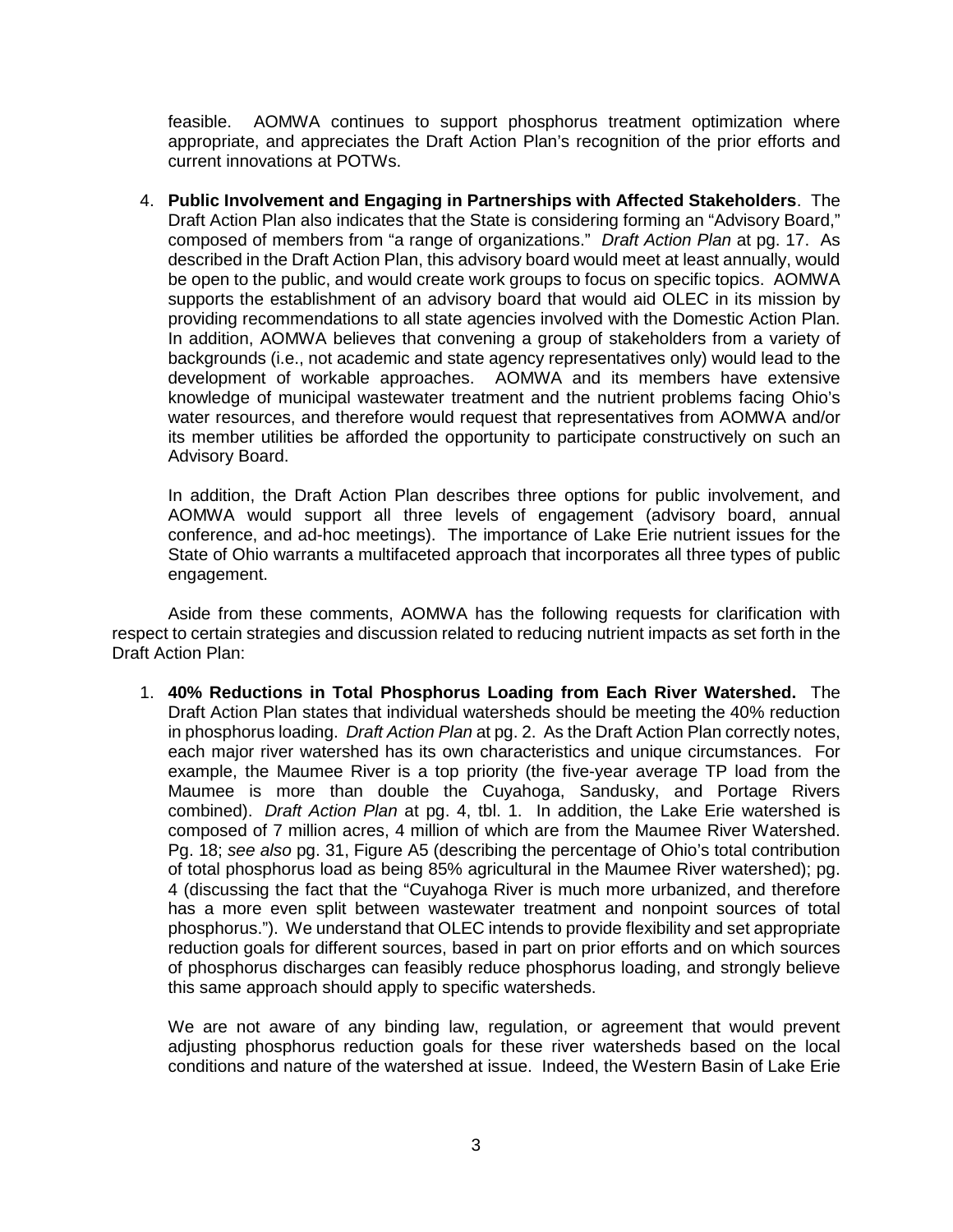Collaborative Agreement<sup>2</sup> states simply that *the Western Basin* must achieve a 40 percent total load reduction, and does not impose a 40% reduction on each localized unit that impacts the Western Basin. Accordingly, AOMWA is opposed to any regulatory actions that are based on an across-the-board 40% reduction target for each river watershed. The only basis that the State has provided for applying 40% targets to each watershed is a 2015 Report issued by an Annex 4 subcommittee, but those targets were developed without the benefit of current nutrient loading data, including the extensive data compiled as part of the State's Nutrient Mass Balance Study efforts. The State should follow its adaptive management approach and develop targets appropriate for *each* watershed based on this new information.

2. **40% Reductions in Total Phosphorus Loading from Each HUC-12 Unit**. The Draft Action Plan applies a similar logic to each HUC12 Unit. "HUC12 Units" are smaller watershed units within the Maumee River Watershed and are depicted in a thin grey line in Figure 5 on page 12 of the Draft Action Plan:



Figure 5: <mark>Watershed planning for HUC12s i</mark>n the Maumee River watershed -- existing NPS-IS and plans under development.

The Draft Action Plan suggests that each HUC12 will uniformly receive a total phosphorus reduction target of 40%. *See Draft Action Plan* at pg. 29 (discussing goal of avoiding forcing some watersheds to reduce loading by more than 40 percent). During the State's webinar provided on February 24, 2020, Ohio EPA indicated that 40% reductions would be targeted at a HUC12 Unit-level.

However, a 40% reduction in total and dissolved phosphorus at the mouth of the Maumee is not likely to be achieved in a cost-effective manner through a uniform 40% reduction across each HUC12. Consistent with the adaptive management approach endorsed in the Draft Action Plan (see page 1), the Plan should allow for loading reductions on the

<sup>2</sup> *Governors for the Western Lake Erie Basin States of Michigan and Ohio and the Premier of the Province of Ontario, Western Basin of Lake Erie Collaborative Agreement* (Jun. 13, 2015), https://lakeerie.ohio.gov/Portals/0/Ohio%20DAP/Western\_Basin\_of\_Lake\_Erie\_Collaborative\_Agreement -2015-06-13.pdf.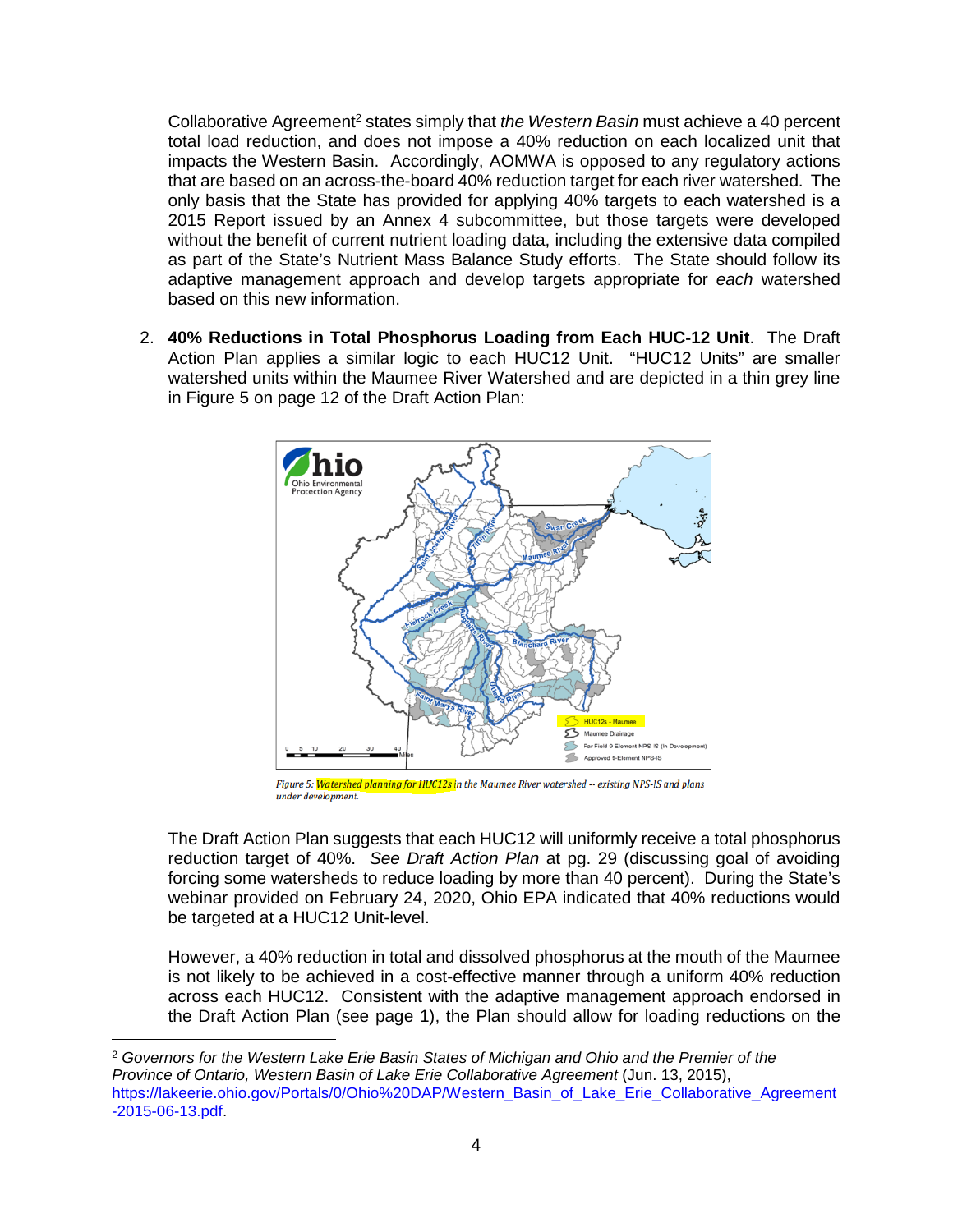HUC12 level that can be adjusted as appropriate and do not always need to be precisely 40%. In particular, AOMWA is concerned about the potential for this similar analysis being applied as part of a TMDL. AOMWA is not aware of any binding legal requirement that reduction targets must be set at precisely 40% for each HUC12 Unit. AOMWA therefore requests the State clarify that the 40% reduction target for each HUC12 Unit may serve as a point of reference, but can be adjusted as is appropriate to effectively support Ohio's large-scale nutrient reduction goals while still being mindful of a specific watershed unit at issue.

3. **Nutrient Mass Balance Study Approach Modifications**. Although the Domestic Action Plan framework is structured to set forth a summary of the State's current activities, the Draft Action Plan includes an overview of a modified approach to the Nutrient Mass Balance Study. It is difficult to assess and comment meaningfully on this modified approach without reviewing the 2020 Nutrient Mass Balance Study, which Ohio EPA indicated (during the February 24, 2020 webinar) will become available in approximately June 2020. Please note that AOMWA reserves the right to comment further on the "modified" Nutrient Mass Balance Study approach when the full report becomes available, and AOMWA's limited comments on this issue should not be interpreted as supporting the approach outlined in the Draft Action Plan's Appendix A (pages 20-39). Nonetheless, AOMWA does offer two comments on the discussion in Appendix A of Far-Field Targets for the Maumee River Watershed.<sup>3</sup>

First, this analysis includes a different and more targeted method for determining nutrient loads from non-point sources (referred to as landscape sources in the Draft Action Plan) than what we have seen in previous versions of the Nutrient Mass Balance Report. It breaks down the non-point source load in an attempt to better represent agricultural, developed, and natural land sources. As discussed above, the analysis includes load estimates and calculated 40% reduction goals at the HUC12 watershed level assuming that the loads from natural areas will not be reduced.

Although AOMWA supports the State's efforts to better understand the specific sources underlying non-point source loading, the results in Tables A5-A11 are not reproducible. Some of these inconsistences are likely due to rounding, but others appear to be related to differing assumptions with the load for a land use less than 100 pounds per acre. We request that the actual calculations supporting the tables be made available for review. In addition, please clarify if the State intends to use this methodology in all watersheds that are included as part of the Nutrient Mass Balance Study, and explain the rationale supporting any anticipated variations from the analysis described in Appendix A.

Second, part of this method includes estimated land uses, using NLCD (USGS, 2014). It is important that the land use estimates are correct if they are going to be used to develop loading targets, so that analysis should also be made available for review. In addition, the Draft Action Plan uses the following phosphorus yields for each land use (agricultural  $=$ 0.85 lbs./acre; developed =  $0.42$  lbs./acre; natural =  $0.09$  lbs./acre) without clear explanation of the sources of these values. Using the same yields for each HUC12 does

 $3$  This Appendix and its analysis has broader significance than the Maumee River alone – the State has explained that it has started by evaluating far-field load reduction planning efforts for the southern portion of the Maumee River watershed, and then will develop the remaining plans for the remainder of the Maumee, Portage, Sandusky and Cuyahoga River watersheds. *Draft Action Plan* at pg. 11. Thus, it appears this analysis will serve as a template for other Lake Erie watersheds.